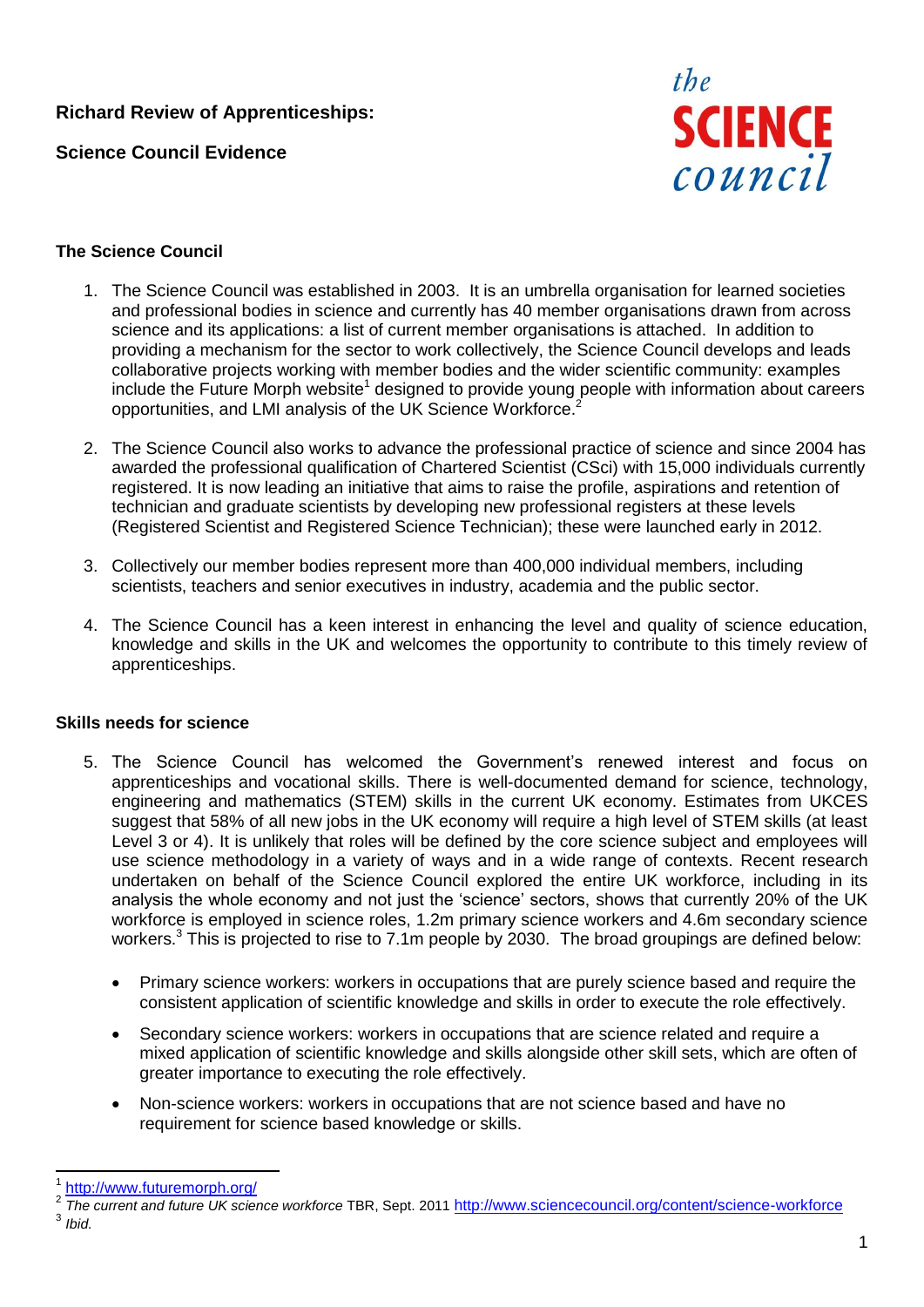- 6. The use of science knowledge and skills pervades the economy, not just within academic and research sectors. As science is developed and applied there has been an increase in the demand for STEM skills across the economy, often in "hidden sectors" areas not normally considered STEM employers, such as food and drink or textiles. These "hidden" aspects of the demand for science skills add to the difficulty of quantifying the numbers required. A further complexity is the lack of fit between workforce and skills terminology which has led to misconceptions regarding the employment destinations of STEM graduates and masks the location of, and demand for, technicians. However, all indications are that demand from all employment sectors for STEM skills is steady or increasing.
- 7. The 2010 UKCES National Strategic Skills Audit<sup>4</sup> highlights areas of growth in the economy including the following STEM related sectors: advanced manufacturing, life sciences and pharmaceuticals, low carbon economy, professional and financial services, digital economy and engineering and construction. In addition the UK will need to develop a new generation of wealth creation sectors in such areas as fashion, creative industries and energy generation, all of which are likely to increase demand for STEM skills and awareness. Innovation and increasing use of technology is also driving demand for STEM skills in the public sector, including areas such as local government, regulation, monitoring and policy. Other employment sectors dependent upon increased technology include health, retail, communications, agriculture and aquaculture and environment.
- 8. A number of sectors have a looming problem with an aging workforce, for example, agriculture and aquaculture, metals and professional organisations and consultancy where an above average proportion of science workers are in older age groups. Some of the ageing effects also have strong regional dimensions. Another indication of this problem is the length of time workers have held their current role and with sectors such as agriculture and aquaculture data shows that an above average proportion of workers have been in their role for more than 20 years.<sup>5</sup> Accordingly some sectors will be skilling up their workforce and others seeking to attract new talent.
- 9. It is therefore clear that the UK economy will require a significant increase in the numbers of individuals with STEM education and training to populate the future workforce, potentially through SET apprenticeships.

#### **Science apprenticeships**

- 10. Science is currently perceived as a graduate entry profession and vocational qualifications account for less than 10% of Level 3 science provision. It is clear that in comparison to sectors such as engineering there are far fewer science apprenticeships: in 2009/2010 across science and science related apprenticeships there were close to 3,300 starts at intermediate level and nearly 5,900 at advanced level; this compares to nearly 35,000 intermediate level starts, 25,000 advanced level starts for engineering in the same period.<sup>6</sup>
- 11. Many factors contribute to low numbers of science apprenticeships including the fact that the science sector itself is difficult to define with science related occupations to be found across many employment areas and a large proportion of SME employers, 58% of STEM graduates are employed by SMEs.<sup>7</sup>

 $\overline{a}$ 4 <http://www.ukces.org.uk/ourwork/nssa>

<sup>5</sup> *The current and future UK science workforce*, Sept. 2011, TBR for the Science Council

<sup>6</sup> *FE and Skills STEM Data,* July 2011, Royal Academy of Engineering for BIS

 $7$  Unpublished analysis of Labour Force Survey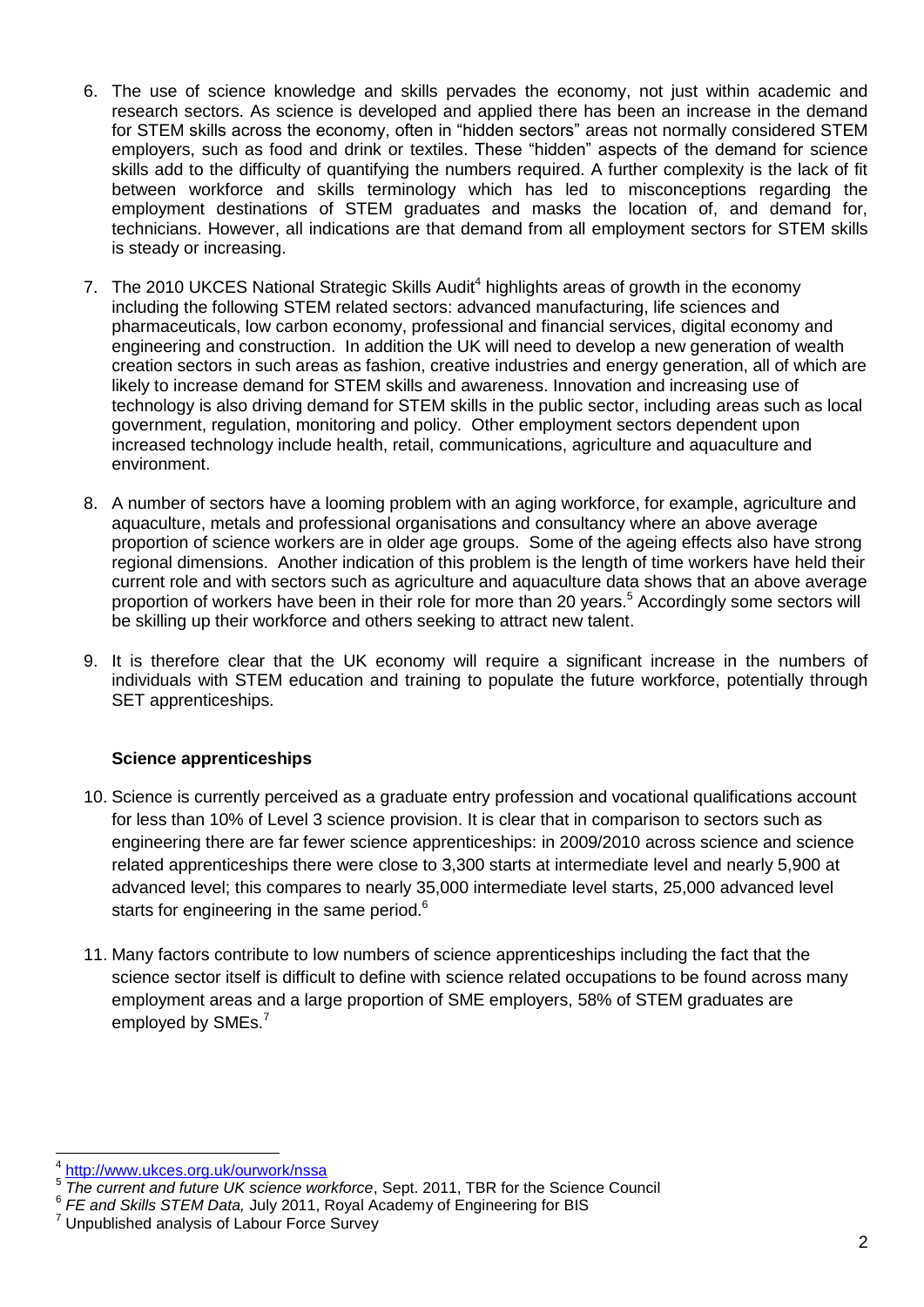#### **Quality assurance of apprenticeships**

- 12. Quality assurance for apprenticeship schemes is a key area of concern and despite some improvement both the apprenticeship and technician brands continue to suffer from negative perceptions from both employers and individuals, as illustrated by the BBC's recent Panorama programme. Linking science apprenticeships to professional registration could provide independent quality assurance for both employers and individuals.
- 13. By its very nature science is a developing and evolving field, as businesses adapt to these developments so the job roles change over time. Life-long jobs no longer exist and apprenticeships must train individuals for occupations rather than specific jobs. An apprenticeship should provide skills and knowledge that are valuable to more than one employer or role and meet the broader requirements of the profession. For example analytical chemistry and microbiology techniques are used for quality control within the water industry but the skills and knowledge will also be relevant to other industries applying sampling techniques for quality assurance, in the food, health or agriculture sectors.
- 14. Linking apprenticeships to professional registration can demonstrate this transferability as the professional standards are designed to apply across the profession and across employment sectors. This link will also serve to develop awareness that there are non-graduate entry routes to science careers. The Technician Council found that registration across sectors share common features<sup>8</sup>:
	- A combination of professional membership and registration
	- Defined standards for entry
	- Defined qualifications and competence gained in work
	- Defined codes of ethical conduct
	- Requirements for on-going professional development
- 15. As well as assuring transferability professional registration and the associated membership of a professional body provides individuals with a connection to the relevant professional community. This sector specific community, which already promotes science career paths to young people, would appear to be a more useful connection for science apprentices than the Holt Review's proposal of a cross-sector Society for apprentices<sup>9</sup>.
- 16. The Science Council has been piloting new levels of professional registration to sit alongside the established Masters level Chartered Scientist and create a framework that embraces scientists and science technicians. All levels of the register assure current competence and recognise knowledge, experience and professionalism.
- 17. Working with partners in the Technician Council, the Science Council has set professional standards that map to those for registration in other technical professions, such as engineering. This, again, will aid employers as it simplifies comparison across professions. The Gold Standard developed by Cogent for the process industry<sup>10</sup> is an example of a Competency Framework established for a similar purpose although this does not have the advantage of mapping to the Technician Council's registration framework, and is not linked to professional body membership.

<sup>-</sup>8 *Professional Technician: The Future*, Technician Council, 2012

<sup>&</sup>lt;sup>9</sup> Making apprenticeships more accessible to small and medium-sized enterprises Jason Holt, May 2012, p18

<sup>10</sup> http://www.cogent-ssc.com/Gold\_Standard/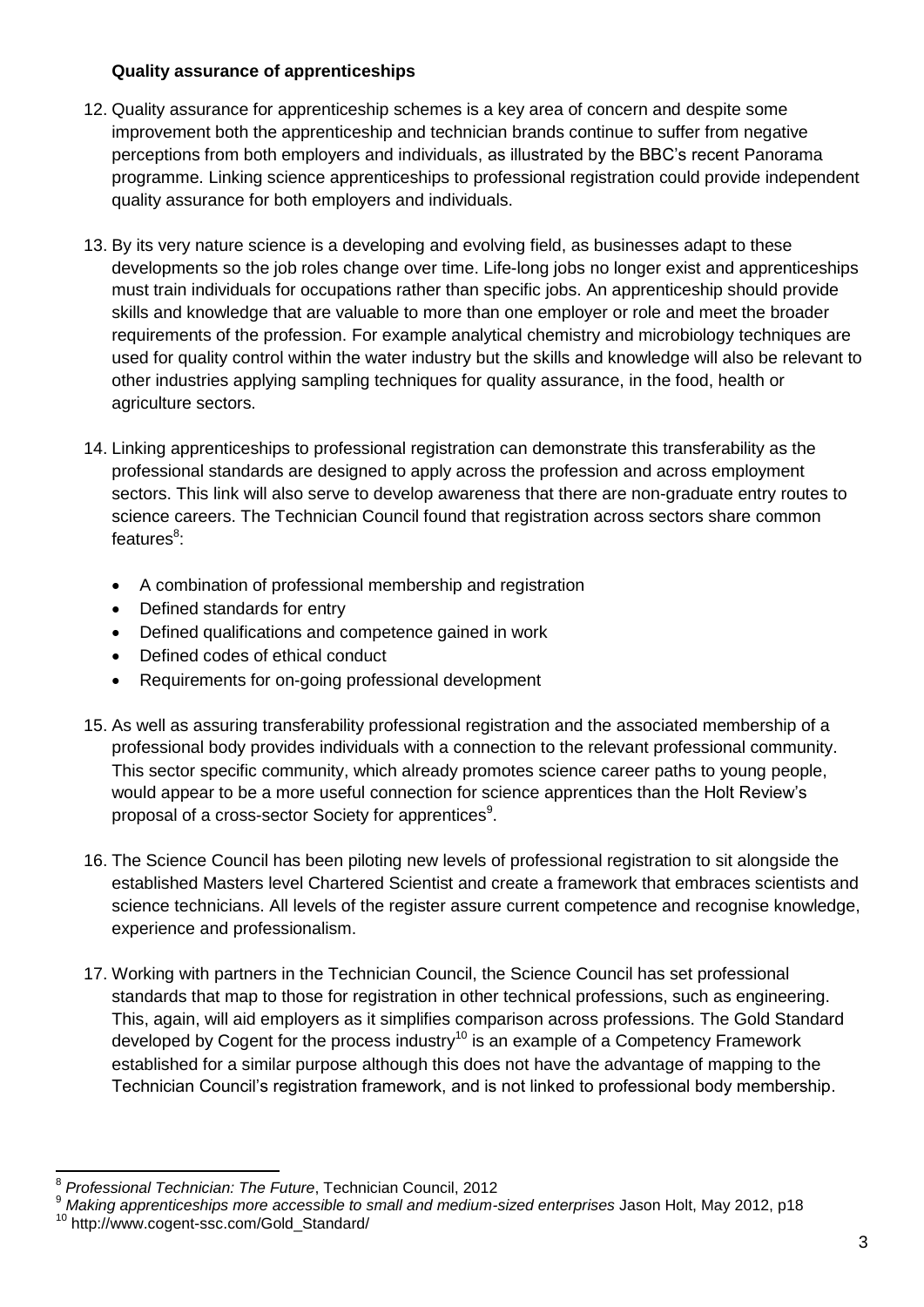- 18. The Science Council's three levels of registration provide recognition and the potential for progression:
	- Registered Science Technician, RSciTech Qualified to QCF Level 3, typical routes: A levels, Advanced Apprenticeship, BTEC National
	- Registered Scientists, RSci Qualified to QCF Level 5, typical routes: Higher Apprenticeship, HNC/HND, Foundation degree
	- Chartered Scientist, CSci Qualified to QCF Level 7, typical route: Masters degree
- 19. As part of the development of the new levels of registration the eight pilot license bodies are mapping the relevant qualification landscape.<sup>11</sup> The exercise will also assist the identification of gaps in the provision of vocational qualifications and will aid employers' understanding of qualifications and their ability to identify high quality provision.

## **Growing science apprenticeships**

- 20. As previously discussed science employers are to be found across all sectors of the economy as a result of this science falls within the footprint of many of the Sector Skills Councils, for example, Cogent, Semta, Improve, Lantra, Skills for Health, Energy and Utility Skills and Proskills. Since many of these employers are small the Sector Skills Councils can play a valuable role in grouping them together, however, some skills requirements will be common across sectors and the design of apprenticeships will need to reflect this.
- 21. Demand for apprenticeships will need to be stimulated. Employers will need assurance that the programmes meet their skills needs and offer value for money; young people will need to be aware of apprenticeship opportunities in different employment sectors and geographical locations. New delivery mechanisms will be needed to enable SMEs to fully participate, for example using physical locations such as science parks, or with large employers linking into their supply chains, or perhaps developing the role of Group Training Associations.
- 22. The Science Council strongly endorses the Gatsby Charitable Foundation's evidence submission and hopes that the wider context provided in our own evidence serves to reinforce the important role that registration can play in supporting apprenticeships. We would be happy to discuss further any of the issues outlined above.

The Science Council September 2012

<sup>-</sup><sup>11</sup> Association for Science Education, Institute of Biomedical Science, Institute of Food Science and Technology, Institute of Physics and Engineering in Medicine, Institute of Science and Technology, Institution of Chemical Engineers, Royal Society of Chemistry and Society of Biology.